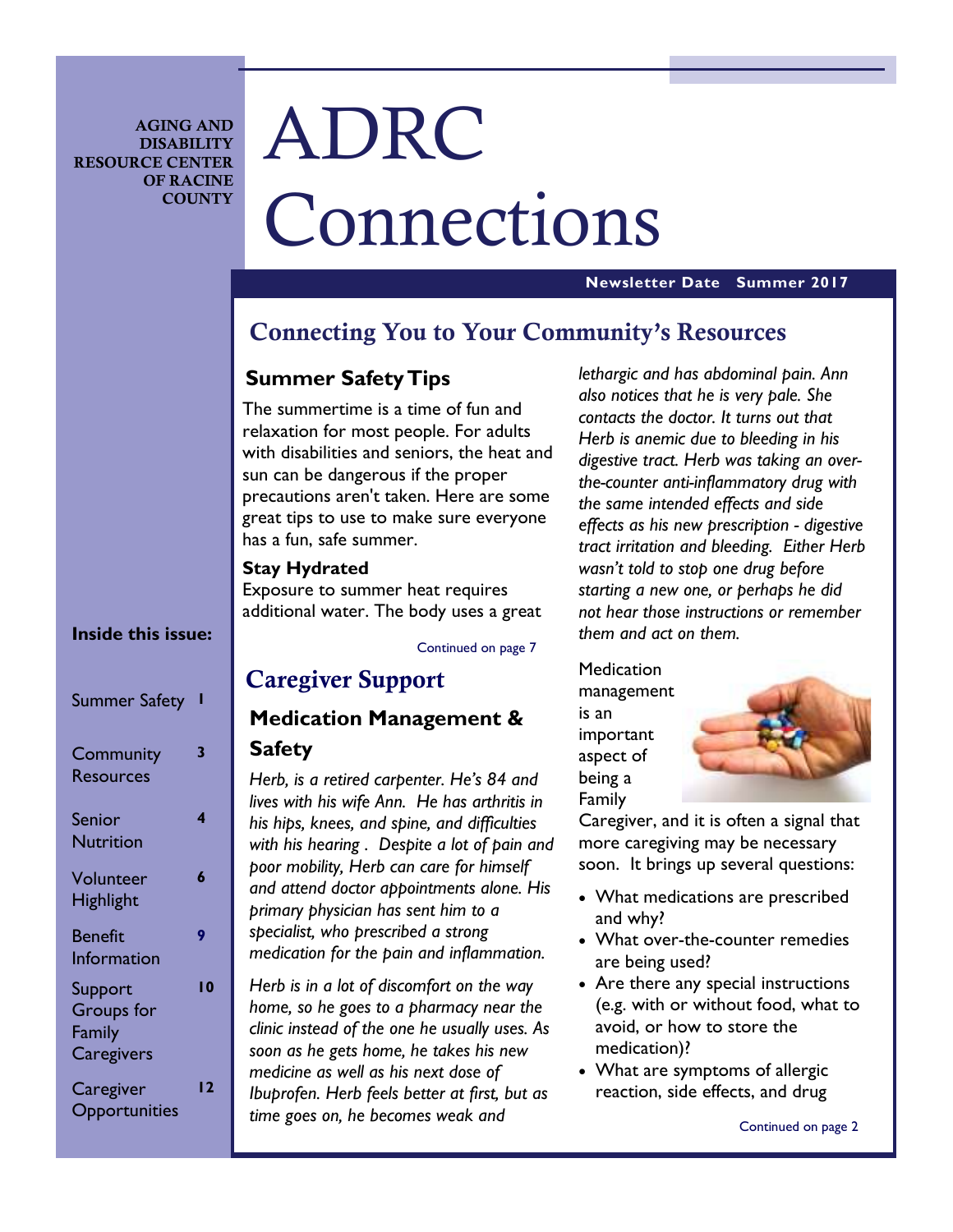#### **Page 2**



**Contact: Marilyn Joyce Caregiver Support Specialist** 

**Aging and Disability Resource Center of Racine County** 

**262- 833-8764 marilyn.joyce@r acinecounty.com**

#### continued from front page

interactions

- What are signs that the medication has its intended effect and how soon can improvement be expected?
- How and when should a you take a hand in medication management?

That's a lot of responsibility! Some ideas:

**Keep a complete, current list of medications** and take it with you to appointments. Also, have it where it can be easily accessed by others caring for your loved one.

Be sure all doctors and other health care providers are aware of all medications a person is receiving (including over-the-counter and supplemental preparations).

**Use only one pharmacy if possible.** Pharmacists have specialized training in medications and drug interactions. They keep records and flag accounts as necessary for possible problems.

**Watch for changes** Is the desired effect being achieved? Is there a new problem? **Be alert for signs of an allergic reaction,** like rashes, itching, swelling, digestive disturbances e.g. pain, vomiting or diarrhea. Stop the drug and call the doctor. **NOTE: The most severe sign of allergy is Anaphylactic Shock, which brings swelling in the mouth, face, and neck and difficulty breathing. CALL 911 immediately if you notice any of these symptoms.** 

**Be aware of unwanted side effects**: Some common ones are drowsiness, agitation, increased dementia or confusion, digestive disturbances, constipation, and headache. Read the side effects sheet provided by the pharmacy. Report changes in condition – dosages may need "tweaking", especially as people become older and more sensitive to medication

**Ask the experts:** Pharmacists have a wealth of knowledge and are usually available to address your questions and concerns or consult with the prescribing professional.

#### **Help is Needed**

There are two categories of assistance with medication: reminders and administration.

The person needing only "medication reminders" is able to access the needed dose, take it, and remember that it has been taken. This requires mobility, vision, planning, and memory. Having doses set up by a family member, health care worker, or the pharmacy makes taking that dose a simpler task. A reminder can be done by phone, in person, or even a device installed in the home.

Phone and medication administration systems require the care receiver to be able to reach the medication, see well enough to get the right dosage, complete the task of taking that dose, and then remember that it has been taken. In-person reminders ensure that the medicine is actually taken, and help can be provided if needed, e.g. assistance in opening bottles.

When the person helping actually gives the medication, that is called medication administration, and it requires more training and supervision. If you need to hire help with this, it will generally cost more than just the reminders. Not all home health agencies offer medication administration, and most have a minimum charge equal to 1-2 hours of service. This is often why many families take over this responsibility at least part of the time.

Continued on page 10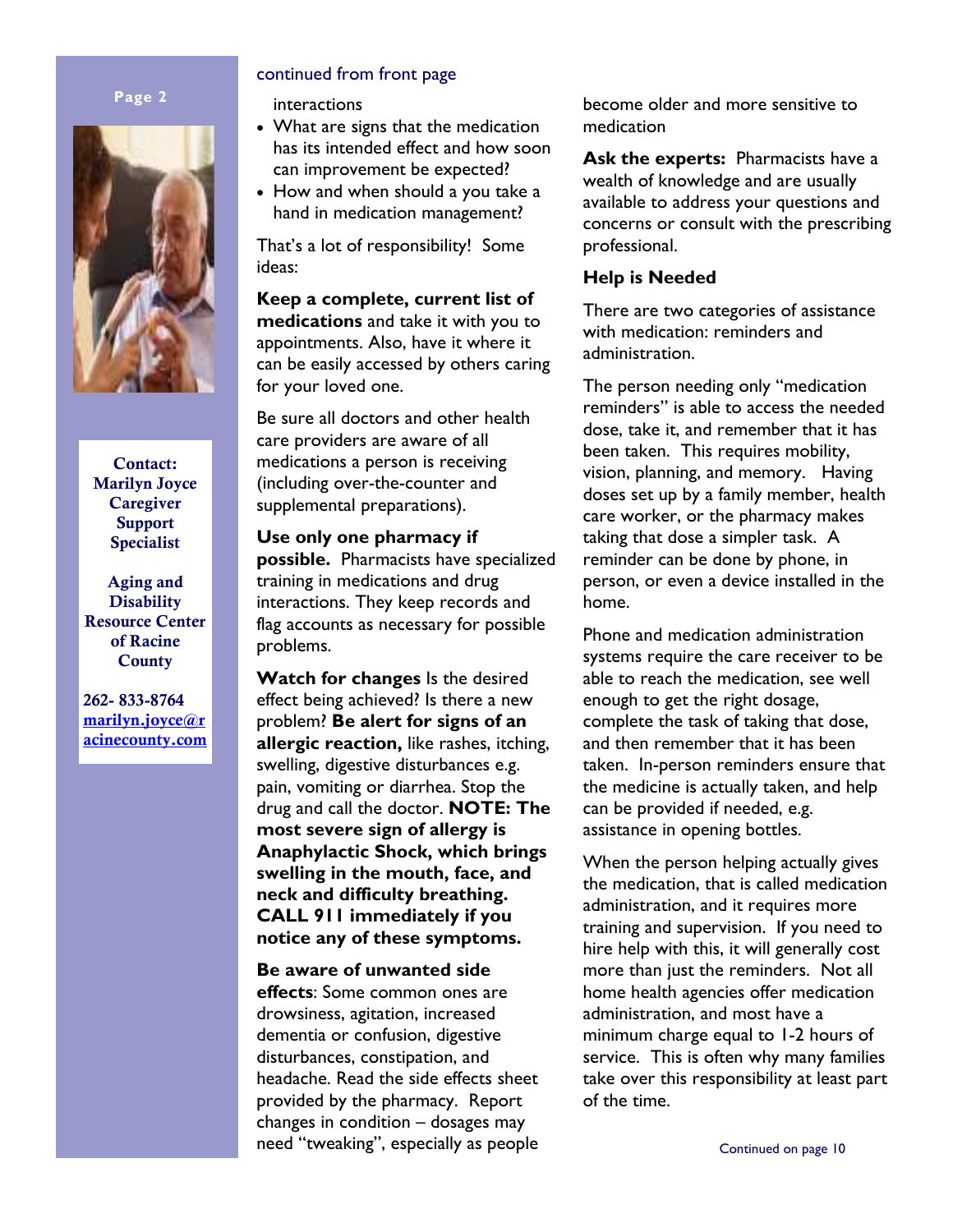# **Transition to Adulthood**

Recreation and Leisure Activities are things you participate in for fun, enjoyment and socialization. Development of recreation and leisure skills begins at a young age, but acquired skills extend into adulthood, and new skills can be added as the individuals mature and their interests expand. Involvement as an adult in community activities requires additional effort to become involved and to participate

Recreation and leisure skills are important to promote a healthy life style. In addition to being fun, these activities foster friendships, develop self -esteem, improve motor skills and contribute to physical fitness. They may also help develop job skills such as teamwork, punctuality and following through on a task.

The following list provides ideas for recreation and leisure activities that can take place in a variety of settings. Consider the list below as a starting place for ideas. Many of these activities can be done alone, with a friend or in a small group:

- •Care/Play with a pet
- •Cooking
- •Doing a puzzle
- •Gardening, indoors and outside
- •Listening to music
- •Painting, drawing
- •Play cards or games
- •Playing an instrument
- •Playing basketball
- •Playing Frisbee
- •Reading
- •Sewing

### **Community Resources**

The ADRC has a variety of resource materials that you can request or get on our website. You may also want to consider speaking with one of our information and referral specialists who can help you navigate the resources and programs available in Racine County.

Our Directories (found at: http://www.adrc.racinecounty.com/site/4 53/service directory.aspx

**Community Resource Directory** general information slanted toward the needs of Seniors.

**Living Options in Racine County** from home to nursing home and everything in between.

**Mini Resource Directory**(Emergency, Behavioral Health and other)

Resources for **Adults Living with an Intellectual Disability** 

Continued on page 6

Resources for **People Living with Physical Disabilities** 

**Racine County Transition Directory** (Disabled ages 17 1/2 to 21)

**Empower Your Life** - Tips for emotional well-being - Booklet

**Be The Voice** -Tips for Advocacy Booklet

**Emergency Resources** brochure regarding basic needs– food, clothing, and shelter.

*May I have… Serenity to accept the things I cannot change, Courage to change the things I can, and Wisdom to know the difference.* 



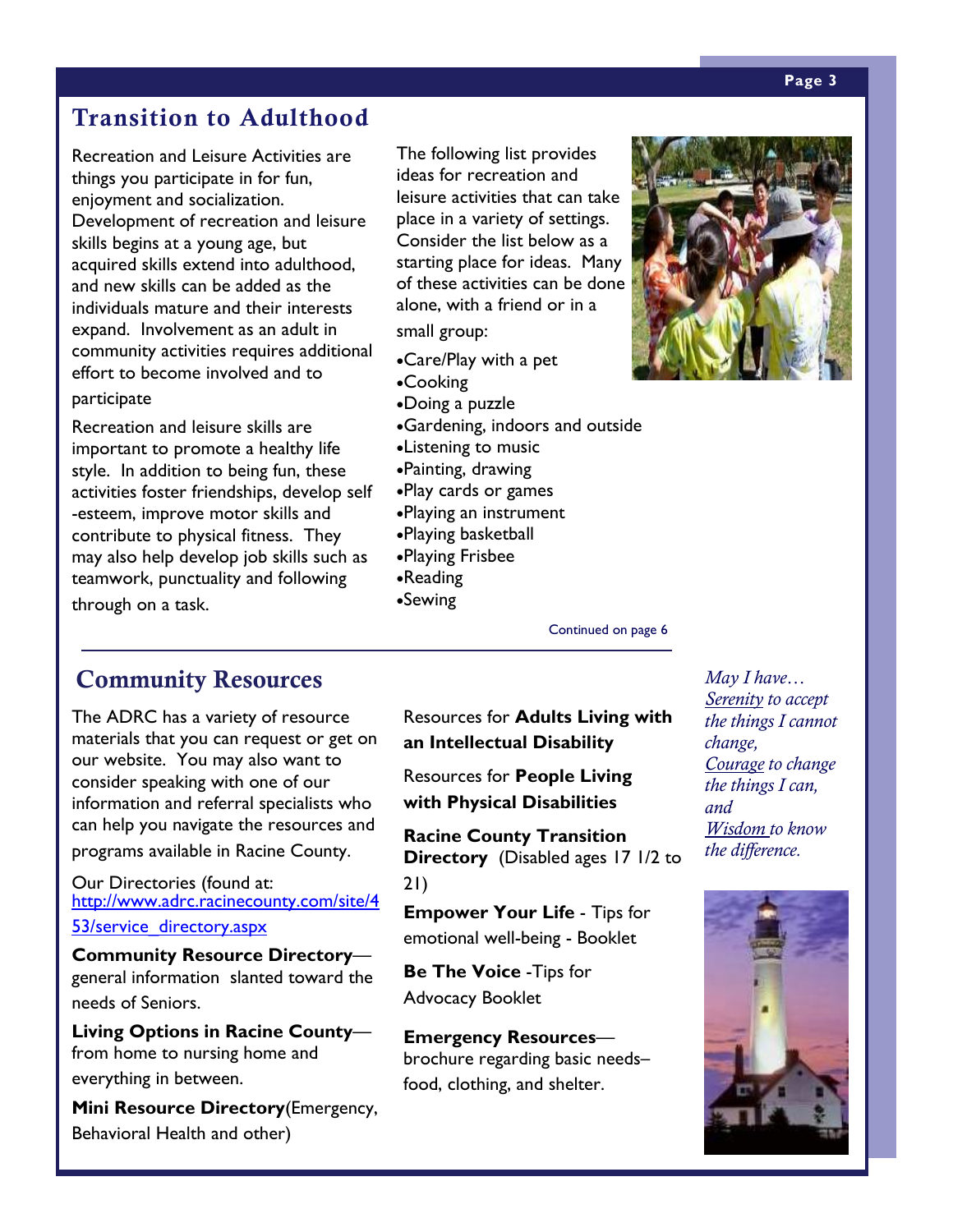#### **Menus**:

You can find the menus for coming months in your local newspaper, or online at: www.adrc. racinecounty. com



*Salmon is not only a wonderful source of protein, but also contains Omega-3's, Vitamin D, Vitamin A, Vitamin B-12, Selenium, Zinc, Phosphorus, Calcium, and Iron! (Organicfacts.net). ! If you have leftover, add it to a veggie filled lettuce salad with some dried, fresh or frozen fruit, a little cheese, some nuts or seeds and you have another quick, healthy meal.* 

#### **Racine County Senior Nutrition Program**

*Call 833-8766 To make a reservation at one of our Dining Sites, please call before 9:00 a.m. one business day in advance.* 

#### **Dining Sites:**

**Burlington Senior Center** 201 N Main St Burlington, WI Weekdays at Noon

**Lake Oaks Apts** 1916 S Wisconsin Ave Racine, Weekdays at Noon

**Lincoln Villas North** Apartments 3919 Ruby Ave, Racine, Weekdays at 11:30 am **Mount Pleasant Place** (former Lincoln Villas) 5820 Lincoln Village Dr, Racine, Weekdays at Noon **Living Faith Lutheran Church** 2915 Wright Ave Racine, Weekdays at Noon

**Salvation Army 1901** Washington Ave Racine, Weekdays at Noon

**Union Grove Hometown Village** 1415 13th Ave, Union Grove, Weekdays at 11:30 am

### **Quick and Easy Meals**

*GWAAR Nutrition Team in Collaboration with UW Stout Dietetic Students Issue 4: 4-1-17 by Lauren Mickley* 

In our fast-paced world filled with obligations and opportunities, it can be easy to opt for dining out rather than fixing our own food. But, eating homemade meals can be beneficial and much simpler than you think! While it is equally possible to choose healthy meals at restaurants, and add harmful ingredients to meals at home, most professionals agree that eating at home gives the consumer the power to choose better ingredients. According to food and nutrition consultant Judy Barbe, MS, RDN, "Because you have more control over what you're eating when you choose to prepare it yourself, it's more likely that it will contain fewer calories than restaurant meals". Eating at home doesn't have to be a huge ordeal either! There are thousands of recipes that are

quick, easy, and most importantly; healthy. They are waiting for you to discover and try them!

#### **Baked Herbed Salmon**

Makes 4 servings in only 25 minutes! 6 steps and 45% of your daily protein needs. This recipe is brought to you from: http:// www.yummly.co/#recipe/Baked-Herbed-Salmon-1064708

**Ingredients: N 4 salmon fillets,** thawed per packaging N 1 teaspoon dried dill weed N 1 teaspoon dried rosemary  $N \frac{1}{2}$  teaspoon dried parsley N  $\frac{1}{2}$  teaspoon salt (optional) N  $\frac{1}{4}$ teaspoon pepper N lemon

**Directions:** 1. Preheat oven to 400 degrees. Prepare cookie sheet by lining with parchment paper or aluminum foil. 2. Mix dill weed, rosemary, parsley, salt and pepper together in a little bowl. 3. Place salmon on cookie sheet. 4. Sprinkle each salmon with herbs. 5. Bake for 20 minutes or until internal temperature of the salmon reaches 145 degrees. 6. Top with lemon juice and serve with favorite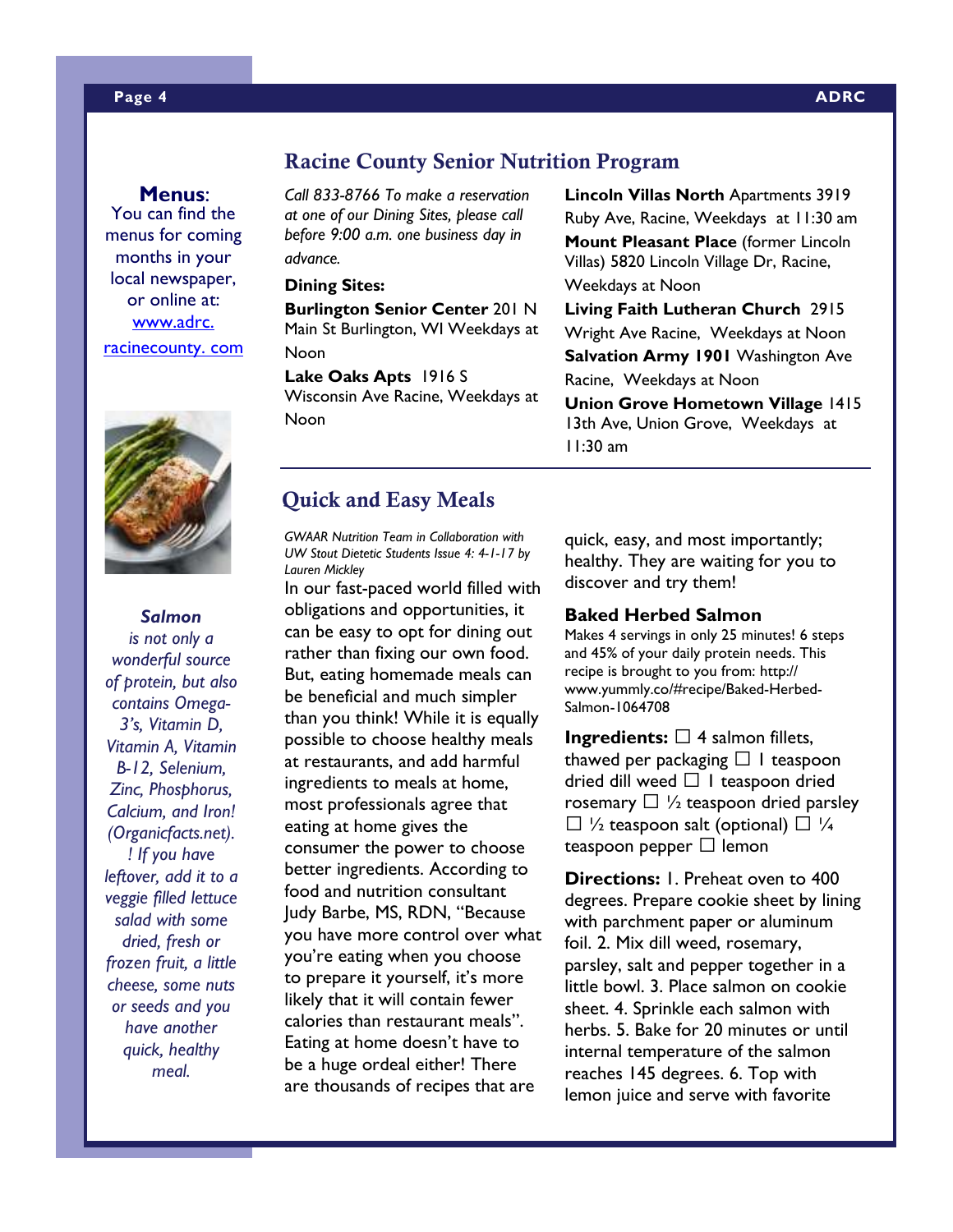### **Food Safety at the Farmers Market**

Shopping at a farmer's market is a great way to get locally-grown, fresh fruit, vegetables, and other foods. Many markets have their own food safety rules, and vendors must comply with them, as well as any applicable government regulations. But, there are also basic guidelines that you should follow to ensure that the farm-fresh food is safe.

#### **Produce**

- •Before and after preparing fresh produce, wash your hands for 20 seconds with warm water and soap. •Wash fruits and vegetables thoroughly under running water just before eating, cutting or cooking. We don't recommend washing fruits and vegetables with soap or detergent or using commercial produce washes.
- •Even if you plan to peel the produce before eating, it is still important to wash it first. Any bacteria present on the outside of items like melons can be transferred to the inside when you cut or peel them.
- •Be sure to refrigerate cut or peeled fruits and vegetables within two hours after preparation.

#### **Juices and Cider**

•Check to see whether the juice or cider has been treated (pasteurized) to kill harmful bacteria. Pregnant women, children, older adults, and people with weakened immune systems should drink only pasteurized or treated juice.

#### **Milk and Cheeses**

•Don't buy milk at a farmer's market unless you can confirm that it has

been pasteurized. Raw milk can harbor dangerous microorganisms, such as *Salmonella*, *E. coli*, and *Listeria*, that can pose serious health risks to you and your family. •Pregnant women, older adults, and people with weakened immune systems are at higher risk for illness caused by *Listeria*. One source for this bacteria is soft cheese made from unpasteurized milk. If you buy soft cheese (including feta, Brie, Camembert, blue-veined cheeses, queso blanco, queso fresco, and panela), check the label to make sure that it's made from pasteurized or treated milk.

#### **Eggs**

•Make sure that eggs are properly chilled at the market. FDA requires that untreated shell eggs must be stored and displayed at 45°F. •Before buying eggs, open the carton and make sure that the eggs are clean and the shells are not cracked.

#### **Meat**

•Make sure that the meat is properly chilled at the market. Meat should be kept in closed coolers with adequate amounts of ice to maintain cool temperatures. •Bring an insulated bag or cooler with you to the market to keep meat cool on the way home. •Be sure to keep meat separate from your other purchases, so that the juices from raw meat (which may contain harmful bacteria) do not come in contact with produce and other foods.

 *Source: www.Foodsafety.gov* 



*Fresh, locally grown foods are important for a number of reasons. We encourage everyone to educate themselves on where their food comes from. Only then can they choose food items that have a positive impact on their bodies, their communities and* 

*their environment. See the Farm Fresh Atlas at:* 

http:// www.farmfreshse wi.org/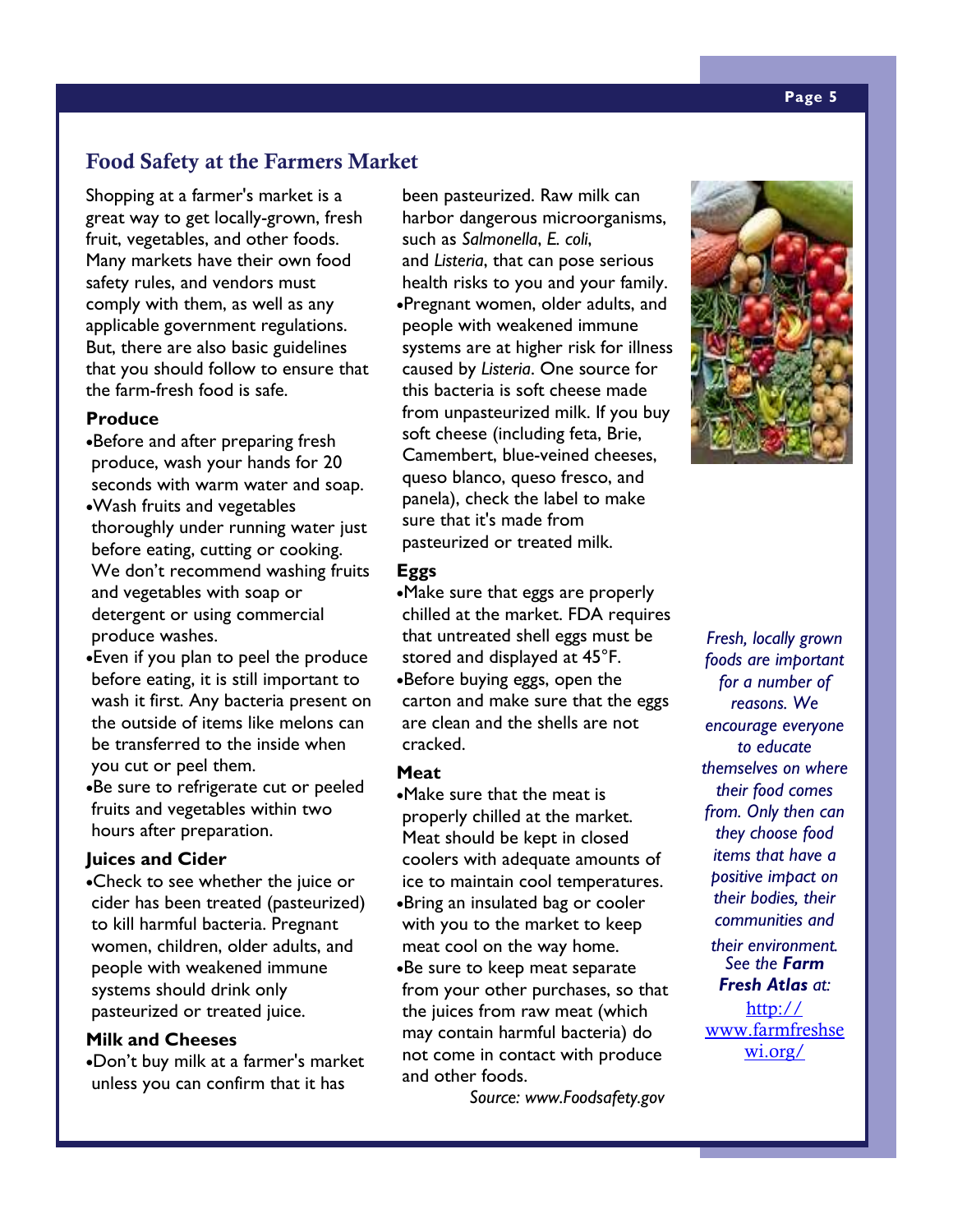### **Gene & Maryann Prudhom**

route.

They have gotten to know the people on their route over the years and know who gets what type of beverage and what order the meals are delivered.

The Prudhom's say they have fun delivering Meals On Wheels and have encouraged people they talk to, to give it a try. Maryann shared it has gotten them out of the house and they know they bring pleasure to the people on their

If you would like more information about becoming a Meals On Wheels Volunteer, please call Ruth Stauersbol at

ruth.stauersbol@racinecounty.com

262-898-1370 or email her at

Two years ago, Gene and Maryann saw an ad for Meals On Wheels Volunteers Needed in the Racine Journal Times and they thought they'd give it a try. Gene and Maryann called and set up a day to shadow a driver to see what Meals On Wheels was all about.

Once they decided to get started, they selected one of our open routes and have driven the same route once a week on Wednesday's. If their schedule allows, and we need a substitute driver on their route, they gladly fill in.

Gene and Maryann are a good team. Gene drives and Maryann gets the meal ready to deliver.

•Star gazing with a telescope •Talking on the phone •Using the computer •Watching TV or a movie •Working on a hobby

# **Community-Based Activities**

•Biking •Bowling •Church Groups •Eating out •Fishing •Hiking •Playing bingo •Playing pool •Running, indoor or outside •Shopping

### **Transition** *continued from page 3*

•Singing in a choir •Soccer •Special Olympics •Swimming •Visiting museums •Walking •Working out at a health club *Information adapted from the Racine County Transition Directory. Call the ADRC to request a copy of this or any of our other directories. 262-833-8777.* 

*See online at:*  http://www.adrc.racinecounty.com/

site/453/service directory.aspx

*Meals On Wheels Senior Nutrition Program has an immediate need for Volunteer Drivers. Usually a volunteer will drive one day a week (M-F) with a time commitment of about 1 – 1.5 hours. Schedules are flexible. Meal pick up is between 10am – 11:45am at 2200 DeKoven Ave, on the East side of building. Mileage stipends are available.* 

*For more information, please call Ruth Stauersbol, Volunteer Coordinator at 262-898-1370 or email her at ruth.stauersbol@ racinecounty.* 

*com* 



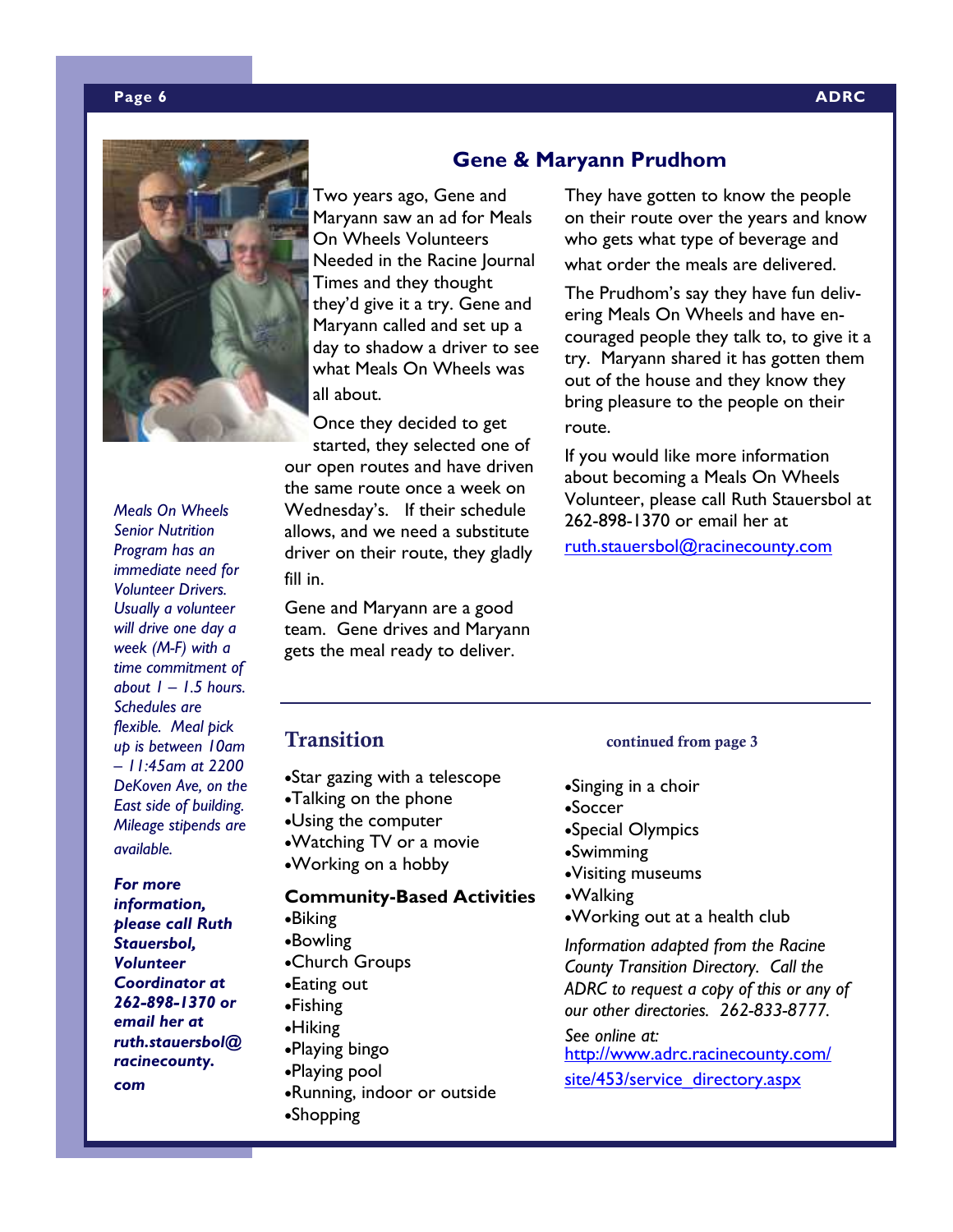#### **ADRC Page 7**

#### **Summer Safety Tips ...continued from front page**

deal of water through skin-cooling perspiration.

#### **Talk to Your Doctor**

Check with your medical team to make sure any medications you are on won't be affected by higher temperatures -- especially if you don't have air conditioning in your home.

#### **Keep Your Cool**

Even small increases in temperature can shorten the life expectancy for those who are coping with chronic medical conditions. Shopping malls, movie theaters and libraries provide welcome, cool spaces if your own home isn't air conditioned. Contact the ADRC of Racine County at **262-833-8777** to inquire about resources in your area.

#### **Stay in Touch**

High temperatures can be lifethreatening, so communication plays an important role in ensuring the safety of others. Caregivers should check on the health and welfare of their loved ones at least twice a day.

#### **Know Who to Call**

Prepare a list of emergency phone numbers and place them in an easy to access area. This way, the right people can be called to help quickly preventing any further issues or preventing medical problems from getting worse.

#### **Dress for the Weather**

Stock your summer wardrobe with natural fabrics (such as cotton), light-colored and loose-fitting

clothes to help feel cooler and more comfortable.

#### **Protect Your Eyes**

Wearing sunglasses can protect your eyes from harmful UV rays and preserve your vision. Plus, they can be a fashionable way to keep your eyes safe.

#### **Rub on Sunscreen and Wear Hats**

Everyone, young and old, should wear sunscreen when outdoors. Hats are also a great idea, especially for those with light colored hair and those with only distant memories of a full head of hair.

#### **Apply Bug Spray**

Use mosquito repellent to help reduce the risk of getting bit by mosquitoes and ticks. Ticks can transmit Lyme Disease, and mosquitoes can transmit West Nile, Zika virus, Chikungunya virus and other viruses.

#### **Exercise Smart**

If you enjoy outdoor activities such as walking or gardening, make sure to wear the proper clothing, shoes and protective gear. It is also important to keep track of time. Do not stay out for long periods and make sure to drink even more water than usual when exercising. Also, consider getting outdoor exercise earlier in the morning or later in the evening when the sun is not at its peak.

Be sure to follow these tips and have an enjoyable, safe, and fun-filled summer.

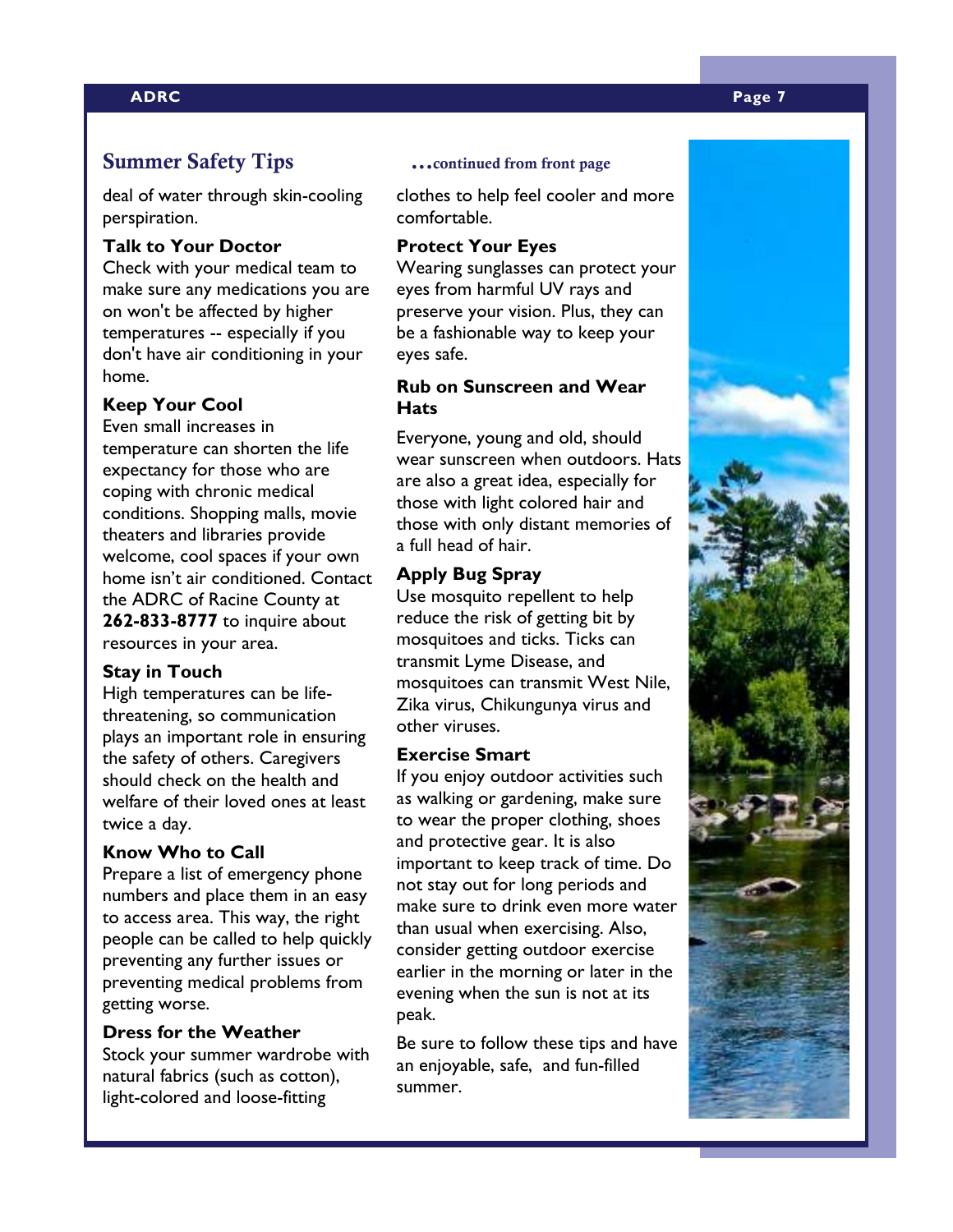

### **Ready to get involved?**

Make a difference! Volunteers can reap satisfaction and benefits of volunteering by becoming involved in their communities. Not sure how volunteering can be a personal benefit to you? Here are four reasons to give a little time. 1. Growth

Volunteers see growth and change. This reinforces the volunteer's own sense of worthiness and vitality in the program. 2. Enrichment There's nothing more fulfilling

than realizing how much of an impact a volunteer can make. Just a few hours of helping can turn into a lifetime of opportunity, which is one of the greatest benefits of volunteering.

3. Learning

Volunteer opportunities often allow people to try new activities or learn new skills.

4. Friendships

When like-minded people get together, friendships are formed. By giving just a few hours a week, lifetime friendships may be established.

### **Volunteer Guardians Needed**

Do you have 3 – 6 hours a month to offer? Would you like to make a difference in the life of a vulnerable individual? Please consider becoming a Volunteer Guardian.

What is a Volunteer Guardian? He/she is a person appointed by the Probate Court to make



decisions for someone who is unable to do so for him or herself. People who may need guardians include: someone who is Elderly, developmentally disabled, **Chronically** 

Mentally Ill, or has suffered a Brain Injury.

The role of the Volunteer Guardian is to monitor, visit with, speak for, and protect the dignity of a person in need.

A guardian must be a Wisconsin resident, at least 21 years of age, complete an application, and pass a background disclosure.

By becoming a Volunteer Guardian, you will experience one of life's greatest benefits: the satisfaction of helping someone in need. Please call **262-898-1370 or email ruth.stauersbol@racinecounty. com** today for more information.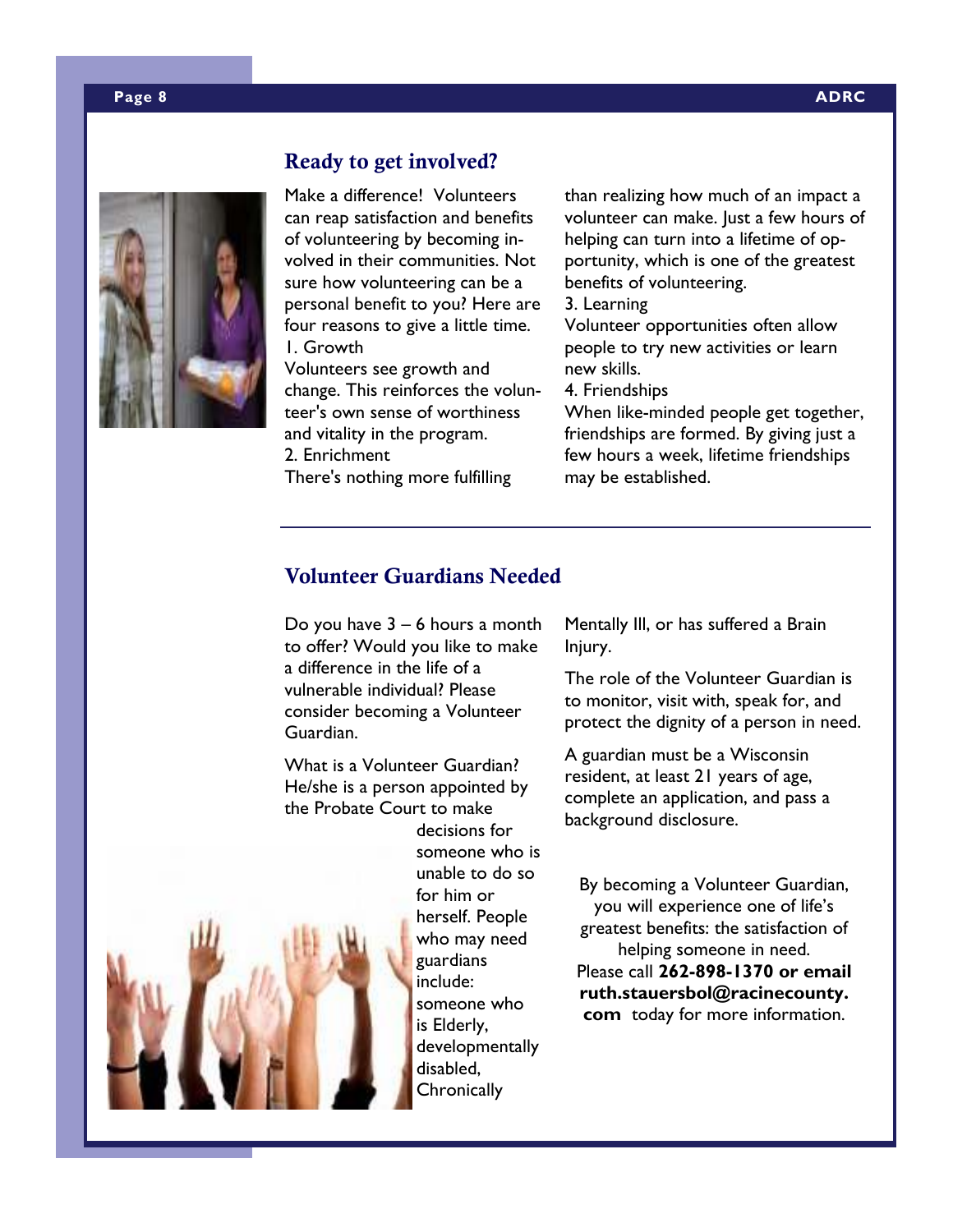#### **ADRC Page 9**

#### **Your Benefits**

**Important Numbers**  (Toll Free):

**Social Security**  Local: 866-270-8629 USA: 800-772-1313

**Medicare**  1-800– Medicare (800-633-4227)

#### **Racine County Veterans Service Officer**

Local: 262-638-6667

#### **Wisconsin Medicaid—**

Member services: 800-362-3002 Wisconsin Kenosha Racine Partners Consortium

#### **Equitable Relief: Medicare and the Marketplace**

The Center for Medicare and Medicaid Services (CMS) has announced an opportunity for Equitable Relief for some people who decided not to sign up for Medicare Part B while they were in a Marketplace plan. CMS has determined that some people may not have obtained sufficient information to make an informed choice regarding whether to enroll in Part B or not. Two Equitable Relief options are available. One option involves the opportunity to enroll in Part B; the other option is a Part B late enrollment penalty reduction. Requests for these two types of Equitable Relief must be received

by Social Security by September 30, 2017.

People who are still in their Initial Enrollment Period cannot request either type of Equitable Relief. If a person's Initial Enrollment Period started on or before March 1, 2013, they will not be eligible for this Equitable Relief offer. (This is because the Marketplace was not yet available.) Those requesting enrollment into Part B must be receiving Premium-free Part A. Those requesting that a Part B penalty be reduced must have enrolled during a General Enrollment Period in 2015, 2016, or 2017. Some other exclusions apply. If you think you might be eligible, you should apply for Equitable Relief; Social Security will determine eligibility.

To request Equitable Relief, you should go to your local Social Security office or call 1-800-772- 1213. Tell Social Security that you want to enroll in Medicare Part B based on Equitable Relief and the Marketplace or that you think you are eligible for a decreased penalty. You will need to provide some proof that you were enrolled in a Marketplace plan. Examples of acceptable documentation include: a Marketplace eligibility determination notice, IRS Form 1095-A, or Marketplace premium invoices and proof of payment. Additional information about proof can be obtained from Social Security. The request for Equitable Relief must be received by September 30, 2017.

*Call the ADRC if you need a referral to the Elderly Benefit Specialist (those over age 60), or the Disability Benefit Specialist (those under age 60) we can help!* 



**ADRC Connections** is published Quarterly.

*If you have questions or issues you would like to see addressed in the ADRC Connections Newsletter please contact us at 262-833-8777 or email ADRC@ racinecounty. com*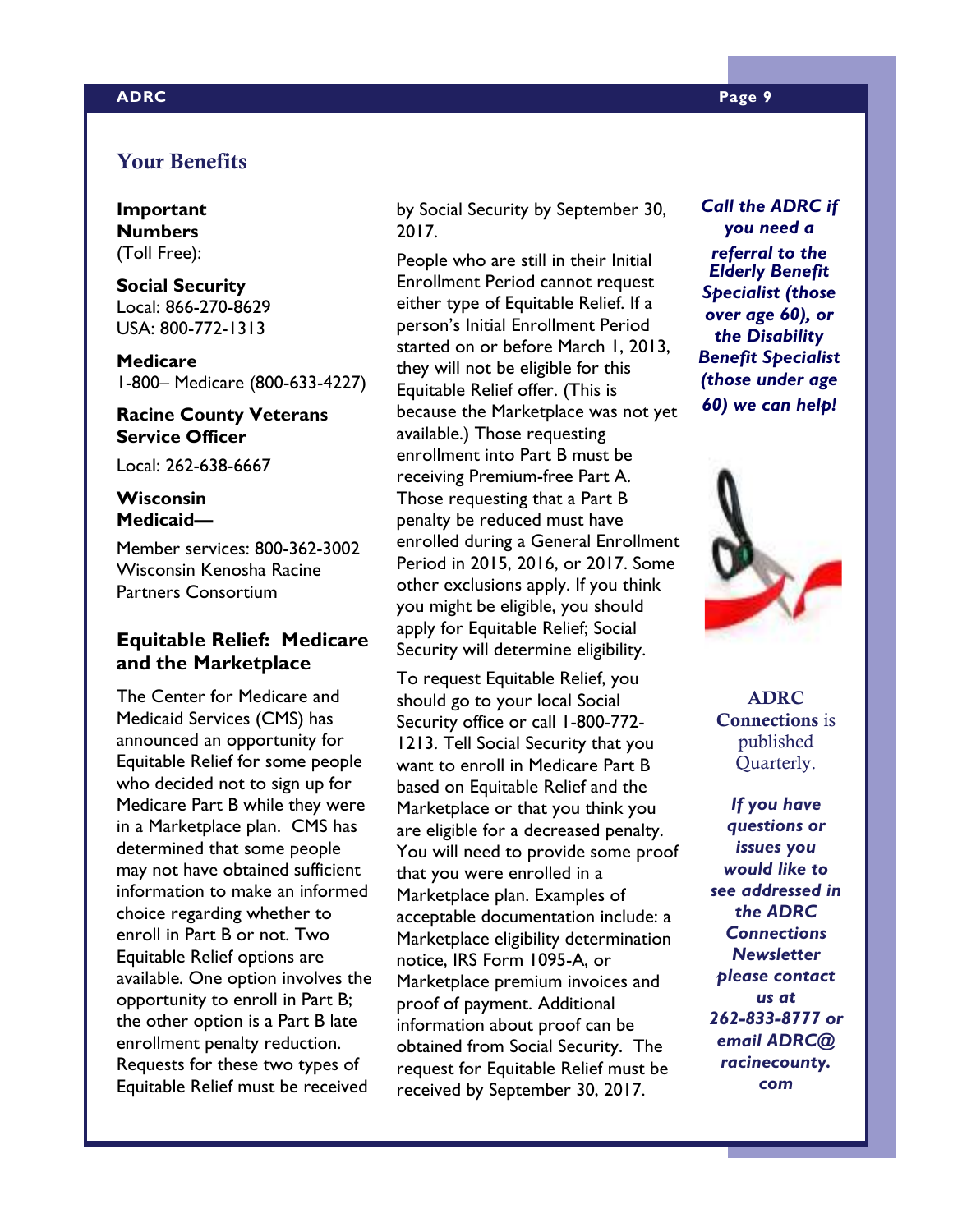#### **Page 10 ADRC**

Medication management is a caregiving chore that must be done over and over. Many families find it helpful to divide this duty among family members. This requires good communication and setting up a schedule of who gives which dose. A family can form a Care Team to coordinate these efforts. There are also websites which make scheduling and recordkeeping easier. For information and guidance see the note on the left.

#### *What about Herb and Ann?*

*Herb accidentally overdosed on anti-inflammatory medications, leading to a life-threatening situation. With treatment and medication control, his condition improved. From now on Ann will accompany Herb to his medical appointments and together they will make sure they understand all concerns and instructions.* 

*Ann realizes that she is beginning to play the role of caregiver, and she plans to find out more about Caregiver Support through the ADRC.* 

### **Support Groups for Family Caregivers**

**First Thursday 10:30 am-12 Noon Alzheimer's Association Group**  *For Families Dealing with Alzheimer's and other Dementias*  **Bethania Lutheran Church**

4120 Wright Ave (enter at back of bldg)

**June 1 July 6 Aug 3** 

**First Friday 12 Noon-1pm**  "*Caregiver Connection"* **Telephone Group**  Call 262-833-8762 to pre-register

**June 2 July 7 Aug 4** 

#### **Second Tuesday 1:30-3:00 pm**

Yorkville United Methodist Church 17645 Old Yorkville Rd (3 Miles West of I-94, Just north of Highway 20)

### **June 13 July 11 Aug 8**

#### **Second Saturday 10:30 am–12 Noon**

Living Faith Lutheran Church 2915 Wright Ave Enter at back of building (on South side)

### **June 10 July 8 Aug 12**

### **Third Wednesday 1:30-3:00 pm**

Burlington Senior Center, Eppers Room 209 N Main St

## **June 21 July 19 Aug 16**

### **Second Thursday 6:00-7:30 pm Alzheimer's Association Group**

*For Families Dealing with Alzheimer's and other Dementias* 

**Bethania Lutheran Church**  4120 Wright Ave (enter at back of bldg)

**June 8 July 13 Aug 10** 

*For information and guidance about forming a Care Team, or for more information about other care scheduling aids, call Elizabeth at 262-833-8762* 

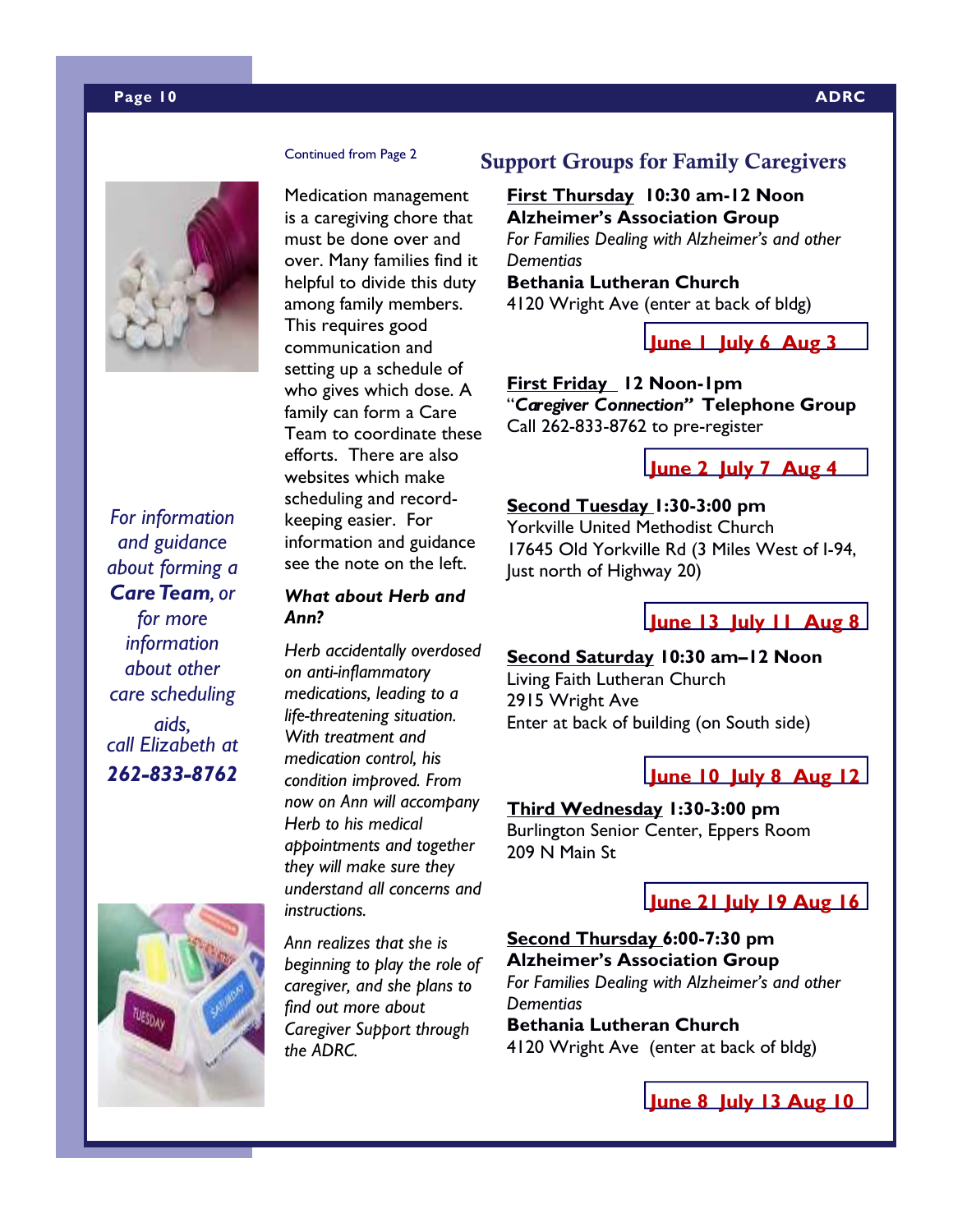### **Stepping On—Building Confidence and Reducing Falls**

**Stepping On** is a seven week, twohour course about falls prevention, for adults 60 and better. During the course, participants learn exercises specific to balance and falls prevention, along with a multitude of other topics that relate to falls prevention, such as footwear, home hazards, and sleep. The facilitators schedule several guest speakers who are experts in their fields, such as medication and vision, who chat with the participants about how that topic relates to falls.

Participants who finish the course develop more confidence in themselves and their walking, as well as being much more informed about falls prevention. One former participant said, "This class has been

informative and enjoyable. The exercises, though simple were effective. Guest instructors were excellent and always informative. Instructors were thorough and enjoyable. Classes were never dull and I enjoyed each session."

Participants not only learn about falls prevention from the facilitators, but learn from each other as well, and can form friendships and help each other to reach their balance and mobility goals.

If you are interested in being notified as to when upcoming classes will be held in Racine County, please contact Elizabeth Trudeau at (262) 833-8762.



Caroline Ludka with the **Wisconsin Office of the Deaf and Hard of Hearing** will start having office hours at the ADRC the 2<sup>nd</sup> Friday of every month from 9:30-  $11:30 \text{ am}$ 

You can meet with Caroline to discuss a variety of topics tailored to the unique needs of Deaf, Deaf-Blind, or Hard of Hearing residents. She will meet with those who walk in, or you can contact her at: 262-565-6349 to make an appointment.

See information about the Office at: https://www.dhs.wis consin.gov/odhh/ind ex.htm

### **Tips and Equipment**

The Handybar is a simple device that helps the user to get in and out of their vehicle easily. The metal end of the Handybar sits in the U-shaped striker on the door frame of the vehicle, and can then be used as support when getting in and out. It can then simply be stored in the

vehicle to be used when needed. The Handybar pictured here also has a window breaker and a seatbelt cutter, to be





used in an emergency. This Handybar is available at Walmart, Home Depot, and Walgreens, among other stores, and can be found online as well.

Ask us about the **File of Life,** a tool for tracking your health information that can help in an emergency situation as well.

#### **Page 11**